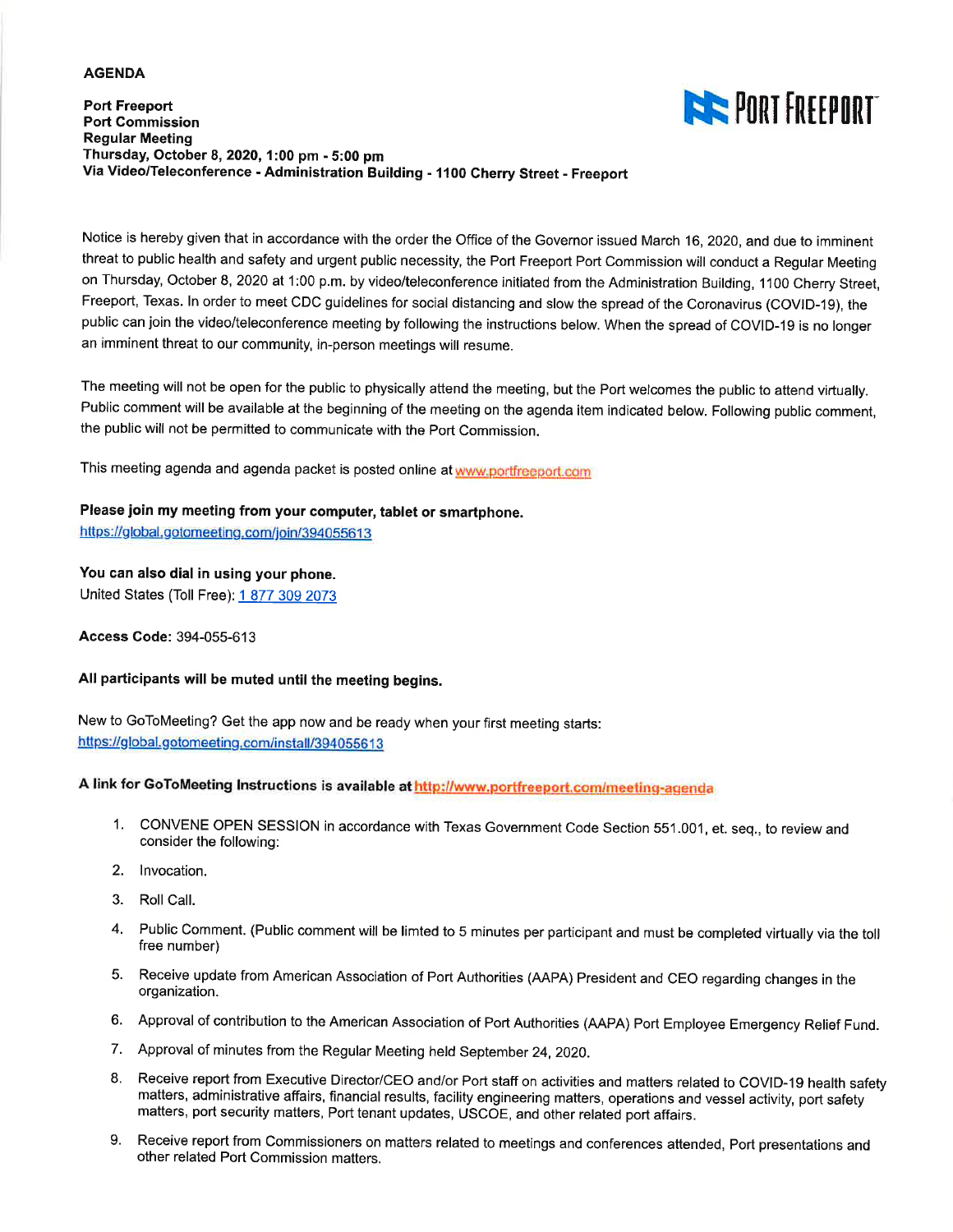- 10. Approval of a Government Liaison Services Agreement between Port Freeport and Van Scoyoc Associate for 3 years commencing October 1, 2020.
- 11. Adoption of a Resolution requesting the addition of the State Highway 36A Corridor (US 59S/IH 69S to US 290/SH 6) to the Texas Department of Transportation State System and Unified Transportation Plan and Houston-Galveston Area Council Regional Transportation Plan.
- $12.$ Adoption of a Resolution declaring items surplus and ordered sold separately for cash, after notice of sale and receipt of bids to the highest bidder; destroved if no bids are received; or offered as trade-in for new property of the same general type.
- 13. EXECUTIVE SESSION in accordance with Subchapter D of the Open Meetings Act, Texas Government Code Section 551.001, et. seq., to review and consider the following:
	- A. Under authority of Section 551.071 (Consultation with Attorney):
		- 1. Consultation with attorney to discuss potential litigation.
	- Under authority of Section 551.072 (Deliberation of Real Property Matters) for discussion regarding: B.
		- $1_{-}$ Discussion regarding the potential exchange, lease, or value of real property located in Freeport, Texas, including but not limited to the area known as the East End of Freeport and bordered by or adjacent to the following streets: FM 1495; East 2nd Street; Terminal Street and East 8th Street in Freeport, Texas.
		- $2.$ The potential purchase, exchange, lease or value of real property located at Port Freeport, including but not limited to the real property located at and contiguous to Berths 1, 2, 5 and 7.
		- 3. The potential exchange, lease, or value of real property located at Port Freeport, including but not limited to Parcels 14 and Surfside Lots.
	- C. Under authority of Section 551.074 (Deliberation of Personnel Matters) for discussion regarding:
		- $1.$ Deliberation regarding the appointment, employment, evaluation, reassignment, duties of a public officer or employee, including but not limited to: Executive Director/CEO.
- 14. RECONVENE OPEN SESSION to review and consider the following:
- 15. Approval of First Amendment to Terminal Use Agreement between Port Freeport and Cemex, Inc.
- 16. Adjourn.

The Port Commission does not anticipate going into a closed session under Chapter 551 of the Texas Government Code at this meeting for any other items on the agenda, however, if necessary, the Port Commission may go into a closed session as permitted by law regarding any item on the agenda.

With this posted notice, Port Commissioners have been provided certain background information on the above listed agenda items. Copies of this information can be obtained by the public at the Port Administrative offices at 1100 Cherry Street, Freeport, TX.

tyle Death

Phyllis Saathoff, Executive Director/CEO **PORT FREEPORT** 

In compliance with the Americans with Disabilities Act, the District will provide for reasonable accommodations for persons attending its functions. Requests should be received at least 24 hours in advance.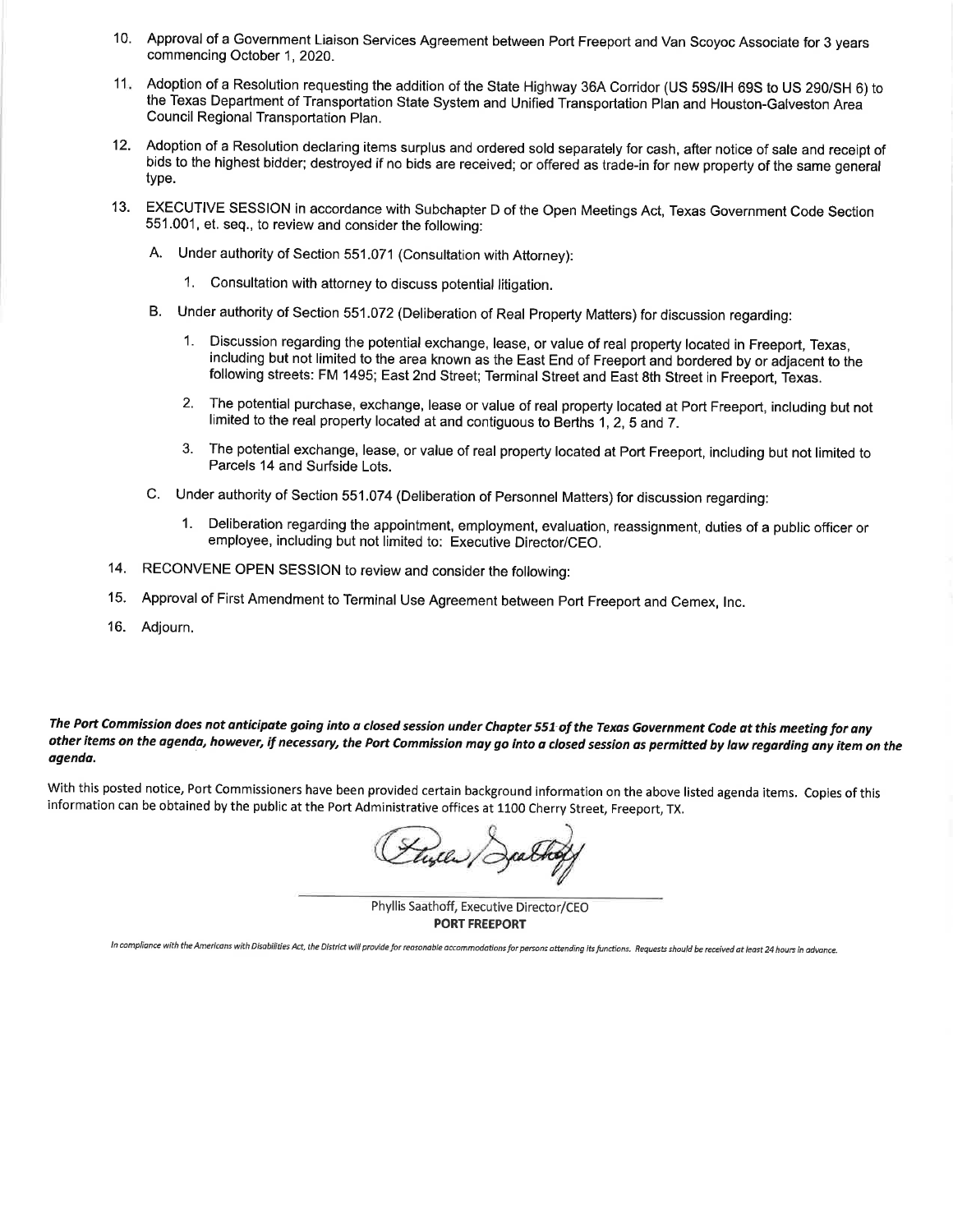# Minutes of Port Commission Regular Meeting September 24, 2020 Via Video/Teleconference

Notice is hereby given that in accordance with the order the Office of the Governor issued March 16, 2020, and due to imminent threat to public health and safety and urgent public necessity, the Port Freeport Port Commission will conduct a Regular Meeting on Thursday, September 24, 2020 at 1:00 p.m. by video/teleconference initiated from the Administration Building, 1100 Cherry Street, Freeport, Texas. In order to meet CDC guidelines for social distancing and slow the spread of the Coronavirus (COVID-19), the public can join the video/teleconference meeting by following the instructions below. When the spread of COVID-19 is no longer an imminent threat to our community, in-person meetings will resume.

The meeting will not be open for the public to physically attend the meeting, but the Port welcomes the public to attend virtually. Public comment will be available at the beginning of the meeting on the agenda item indicated below. Following public comment, the public will not be permitted to communicate with the Port Commission.

This meeting agenda and agenda packet is posted online at [www.portfreeport.com](http://www.portfreeport.com/)

#### **Please join the meeting from a computer, tablet or smartphone.**  <https://global.gotomeeting.com/join/303871965>

**You can also dial in using your phone.** United States (Toll Free): [1 866 899 4679](tel:+18668994679,,303871965)

**Access Code:** 303-871-965

New to GoToMeeting? Get the app now and be ready when your first meeting starts: <https://global.gotomeeting.com/install/303871965>

### **All participants will be muted until the meeting begins.**

**A link for GoToMeeting Instructions is available at<http://www.portfreeport.com/meeting-agenda>**

Commissioners present:

Mr. Shane Pirtle, Chairman Mr. Paul Kresta, Vice Chairman Mr. Rudy Santos, Secretary Mr. John Hoss, Asst. Secretary Mr. Ravi Singhania, Commissioner Mr. Dan Croft, Commissioner

Staff Members Present:

Mr. Jason Cordoba, Legal Counsel Ms. Phyllis Saathoff, Executive Director/CEO Mr. Rob Lowe, Director of Administration/CFO Mr. Al Durel, Director of Operations Mr. Chris Hogan, Director of Protective Services Mr. Jason Hull, Director of Engineering Mr. Jason Miura, Director of Business & Economic Development Mr. Mike Wilson, Director of Economic Development & Freight Mobility Mr. Brandon Robertson, Network Systems Manager Ms. Missy Bevers, Executive Assistant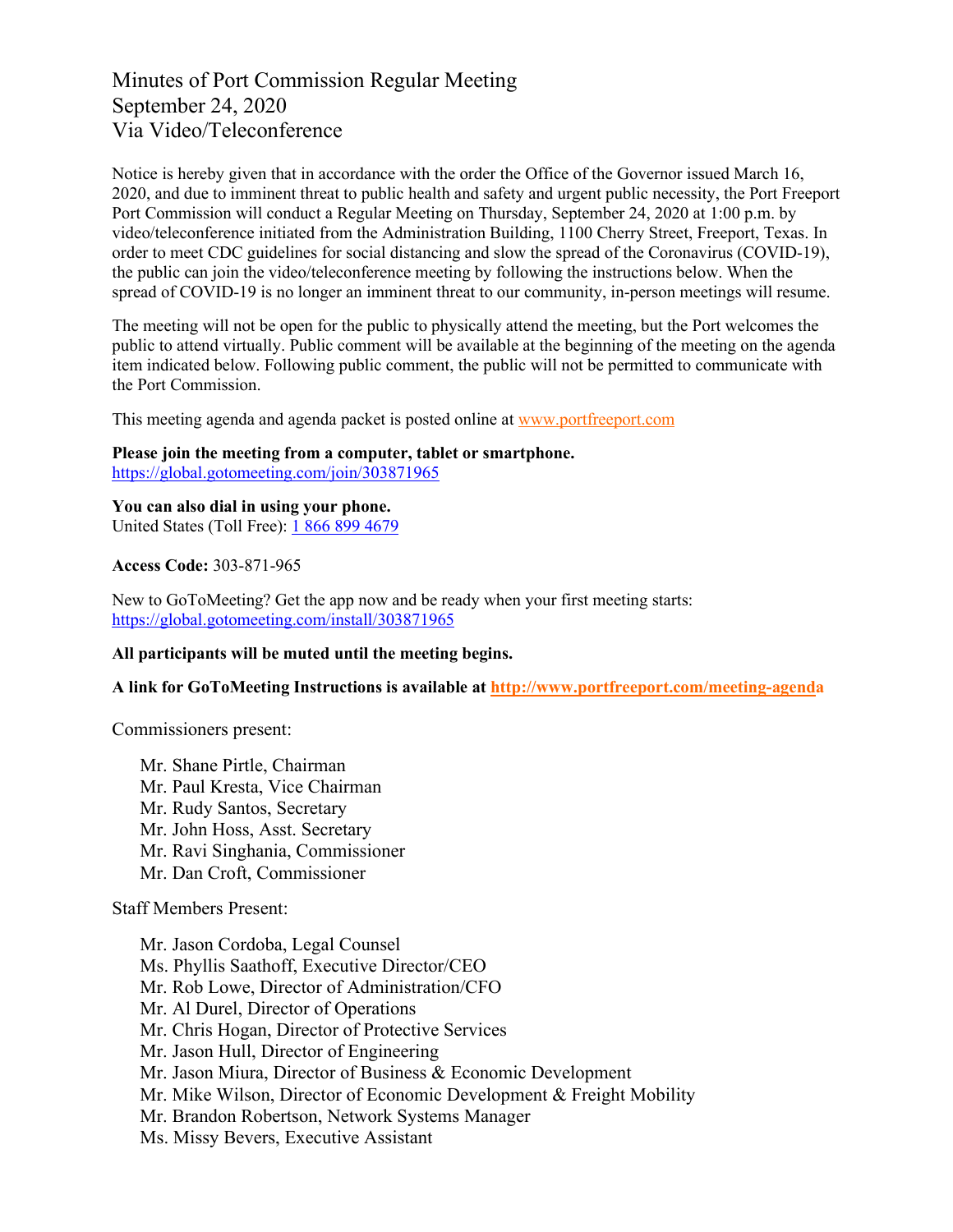Ms. Mary Campus, Controller Ms. Jessica Follett, Public Affairs Manager

Also, present via teleconference:

Mr. Bob Arroyave, BGE, Inc. Mr. Tomas Lis, Horizon Auto Logistics Mr. Mike Hayes, Texas Port Ministry Ms. Jackie Ming, Weeks Marine Mr. Jeff Taylor, Freese & Nickols Mr. Joe Smith

Commissioner Pirtle stated the following information…

Today is September 24, 2020, and the time is 1:00 p.m. This is the regular meeting of the Port Commission. I am Shane Pirtle, Chairman. We are conducting this meeting by video/telephone conference pursuant to Governor Abbott's order suspending certain provisions of the Texas Open Meetings Act in order to minimize the impact of the coronavirus outbreak. This meeting is being recorded as required by the Texas Open Meetings Act.

With the posting of today's meeting a toll-free call in number was indicated on the agenda, along with the agenda packet. Both may be found on the Port's website [www.portfreeport.com.](http://www.portfreeport.com/) Additionally, the public may join the meeting from a computer, tablet or smartphone or by phone using the toll-free call in number.

This meeting will not be open for the public to physically attend the meeting, but the Port welcomes the public to attend virtually. Public comment will be available at the beginning of the meeting as indicated on the agenda. Following public comment, the public will not be permitted to communicate with the Port Commission.

In the event any member of the public is having any technical difficulty during the meeting, please call (979) 233-2667, and someone will assist you.

Being considerate of all participants on this call today, we respectfully request everyone "mute" their phones unless you are speaking.

An Executive Session was noticed on the published agenda and will occur unless otherwise indicated during the meeting. It will be announced prior to this body going into Executive Session. During Executive Session the public will not be permitted to hear the meeting, as is the case under the Texas Open Meetings Act.

- 1. CONVENE OPEN SESSION in accordance with Texas Government Code Section 551.001, et. seq., to review and consider the following:
- 2. Invocation Mr. Mike Hayes, Texas Port Ministry
- 3. Roll Call Commissioner Pirtle stated that Commissioner Singhania and Commissioner Hoss were present online. Those present in the board room (at a safe distance) included himself, Commissioners Kresta, Commissioner Croft, Phyllis Saathoff – CEO and Jason Cordoba – Legal Counsel. He noted Commissioner Santos will be joining the meeting later. Ms. Saathoff noted additional staff in the room.
- 4. Public Comment There were no public comments.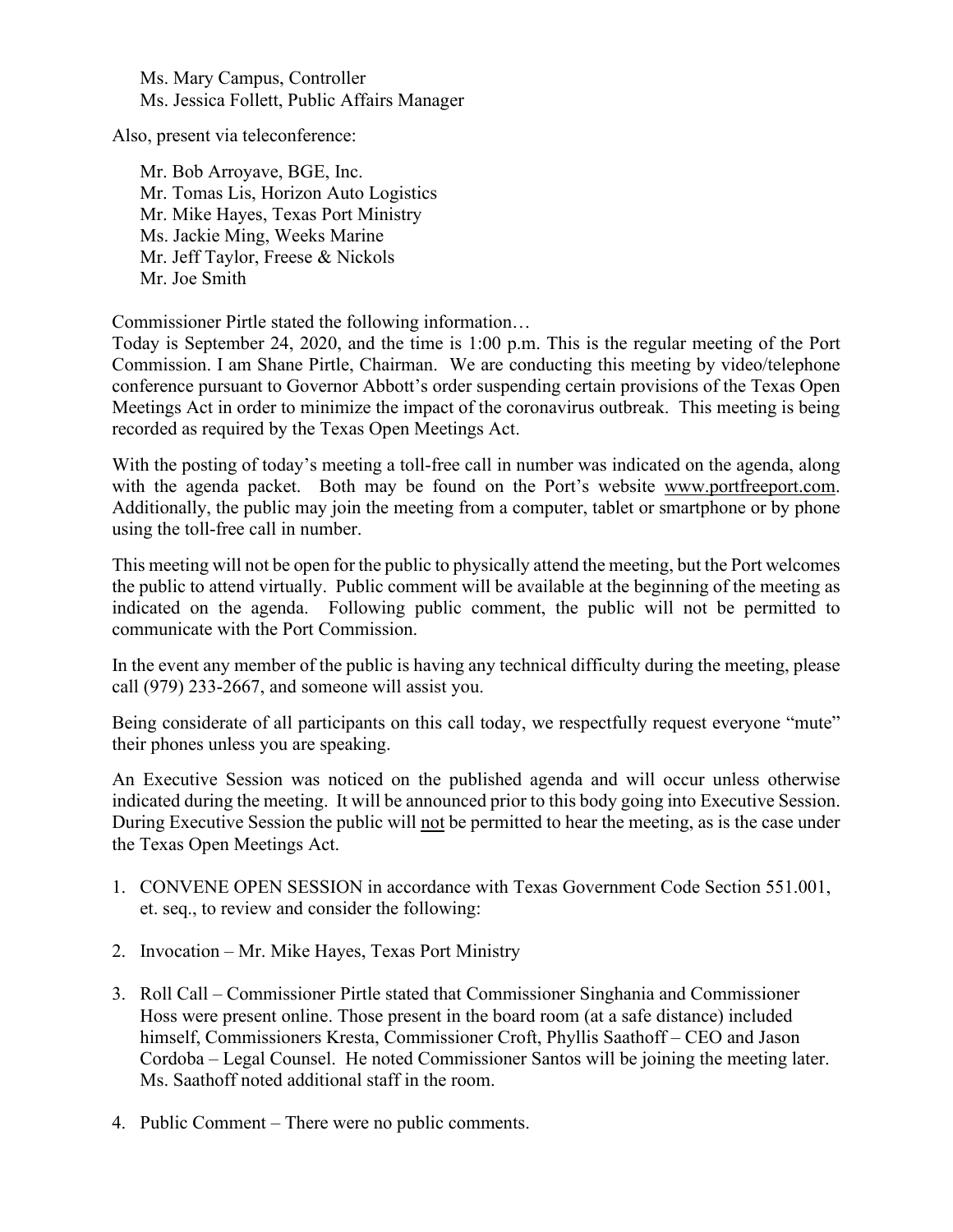5. Approval of minutes from a Regular Meeting held September 10, 2020.

A motion was made by Commissioner Croft to approve the minutes as presented. The motion was seconded by Commissioner Kresta with all Commissioners present voting in favor of the motion.

- 6. Receive reports from Executive Staff on activities and matters related to COVID-19 health safety matters, administrative affairs, financial results, facility engineering matters, operations and vessel activity, port safety matters, port security matters, Port tenant updates, USCOE, and other related port affairs.
	- A. Executive Director/CEO

Ms. Saathoff reported on Tropical Storm Beta and the coordination efforts by the Port Freeport team in advance of the storm. Outreach efforts continue in Washington, DC with virtual meetings scheduled with the Port's delegation, ASA's office as well as the USACOE to bring them up to date on Port's channel project. The Galveston District awarded contract for Reach 3 to Great Lakes Dredge and Dock. A project schedule has been requested. Asst. Secretary of the Army RD James was recognized as the Port Person of the Year during the virtual AAPA Annual Convention this week. Alan Clarke with HGAC is retiring and will be recognized during tomorrow's Transportation Policy Council meeting. Ms. Saathoff participated in the virtual AAPA Annual Convention this week and noted that Chris Connor, President and CEO of AAPA will join the Port's next virtual commission meeting to discuss changes in the organization and explain his vision moving forward. Ms. Saathoff will participate virtually in the Port Authority Advisory Committee meeting and Texas Ports Association meeting next week. Ms. Follett, Public Affairs Manager gave an update on the Port's Annual Golf Tournament scheduled for October 19 at the Wilderness which will benefit Texas Port Ministry. 55 sponsors have been secured and committed a total of \$55,600. 33 teams have been filled and due to the current environment, the tournament is limited to 36 teams with a single-flight format.

## B. Chief Financial Officer

Mr. Lowe gave a presentation regarding the financial results for August.

C. Director of Engineering

Mr. Hull reported on the progress of the Berth 8 project. He also shared a picture of the new bollard that will be installed at Dock 5. Additionally, he noted that Dr. Edmund Russo has been promoted and will be leaving the team at the Galveston District. Byron Williams is currently serving as the temporary interim deputy district engineer.

D. Director of Operations

With regard to tropical storm Beta, Mr. Durel reported on the status of the ship channel which was opened to limited draft vessels the afternoon of September 22 with normal operations resuming the morning of September 23. For the month of August, the Port handled 15 Ro/Ro vessels and 11,196 vehicles. The YTD vessel total is 106 and 10 vessels are scheduled for September. LNG has 3 vessels, expecting 10 in September and 74 YTD. The Port handled 11 containers vessels in August bringing the total to 141 YTD with 12 expected this month. In addition to monitoring storms and participating on PCT calls, Mr. Hogan continues to stay active with the Port and all agencies regarding COVID-19 and keeping staff up to date. Mr. Durel noted that Mr. Joe Williams with the Velasco Drainage District will begin participating on the Lone Star Harbor Safety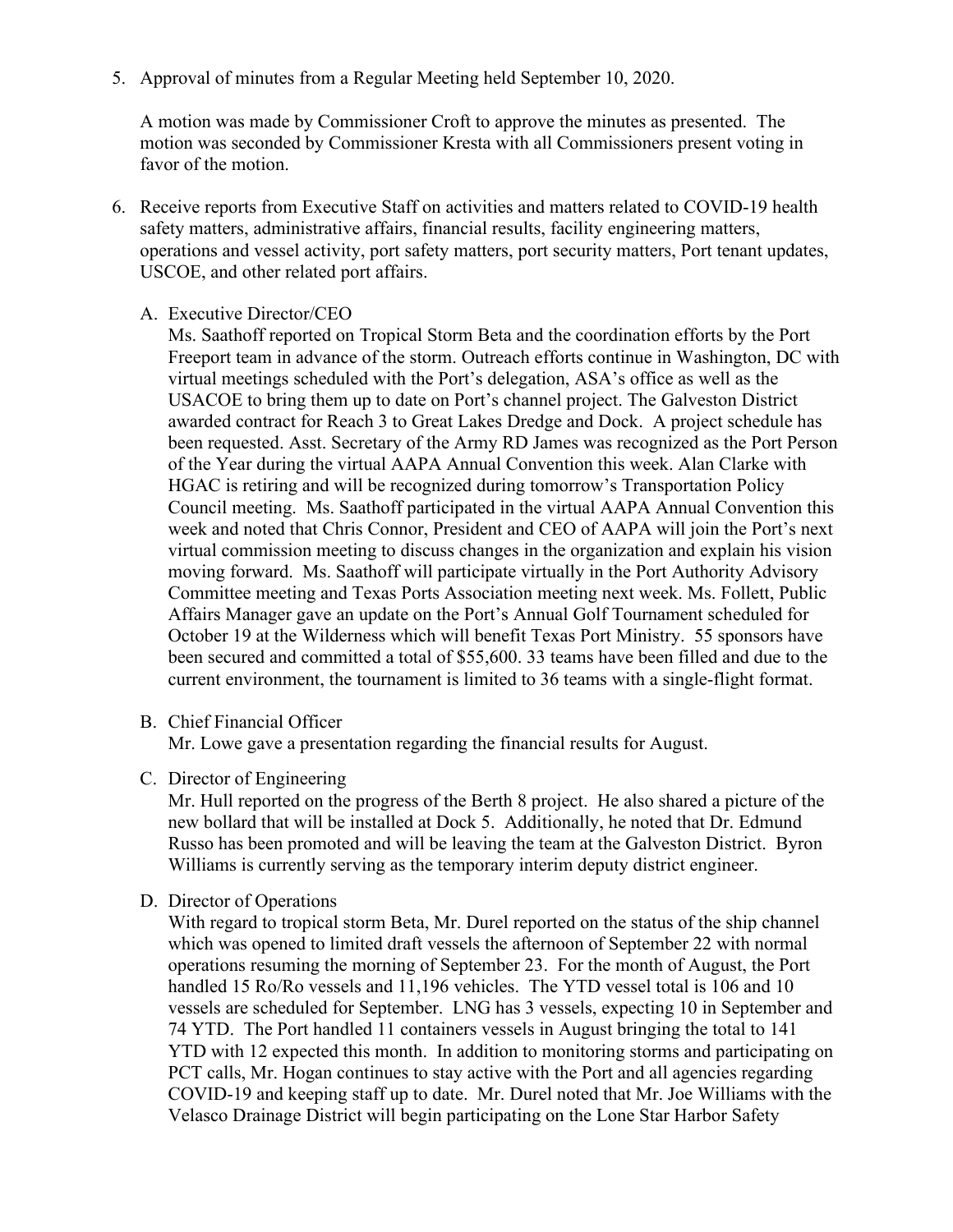Committee and will be included on the notification list with the PCT. Commissioner Pirtle requested staff to include a more detailed report with regard to safety incidents.

- E. Director of Business & Economic Development In addition to his written report, Mr. Miura noted that Port Freeport has 750 total vessel calls port wide this year, which is a 12% increase over 2019 YTD numbers. He also noted that today is World Maritime Day.
- 7. Receive report from Commissioners on matters related to:
	- A. September 23 Finance Advisory Committee Commissioner Singhania reported the committee discussed Cemex and plan moving forward.
	- B. September 23 Operations, Safety & Security Advisory Committee Commissioner Hoss reported the committee had an executive session discussion regarding property evaluations.
	- C. Meetings and conferences attended, Port presentations, Rail District and other related Port Commission matters.

Commissioner Singhania reported attending several virtual chamber luncheons and the Port Visit by Mayor Zimmerman and Cody Vasut. He also participated in the virtual AAPA Annual Convention this week as well.

Commissioner Pirtle also reported participating in AAPA Annual Convention and the 36A Coalition Townhall.

Commissioner Hoss reported participating in various virtual meetings including Angleton Chamber and Port of Galveston.

Commissioner Croft reported participating in the 36A Coalition Townhall, Economic Development Alliance meeting and the Jones Creek Volunteer Fire Department BBQ Fundraiser.

8. Approval of financial reports presented for the period ending August 31, 2020.

A motion was made by Commissioner Singhania to approve the reports. The motion was seconded by Commissioner Hoss with all Commissioners present voting in favor of the motion.

- 9. EXECUTIVE SESSION in accordance with Subchapter D of the Open Meetings Act, Texas Government Code Section 551.001, et. seq., to review and consider the following:
	- A. Under authority of Section 551.072 (Deliberation Concerning Real Property Matters) for discussion regarding:
		- 1. Discussion regarding the potential exchange, lease, or value of real property located in Freeport, Texas, including but not limited to the are known as the East End of Freeport and bordered by or adjacent to the following streets: FM1495; East 2<sup>nd</sup> Street; Terminal Street and East 8<sup>th</sup> Street in Freeport, Texas.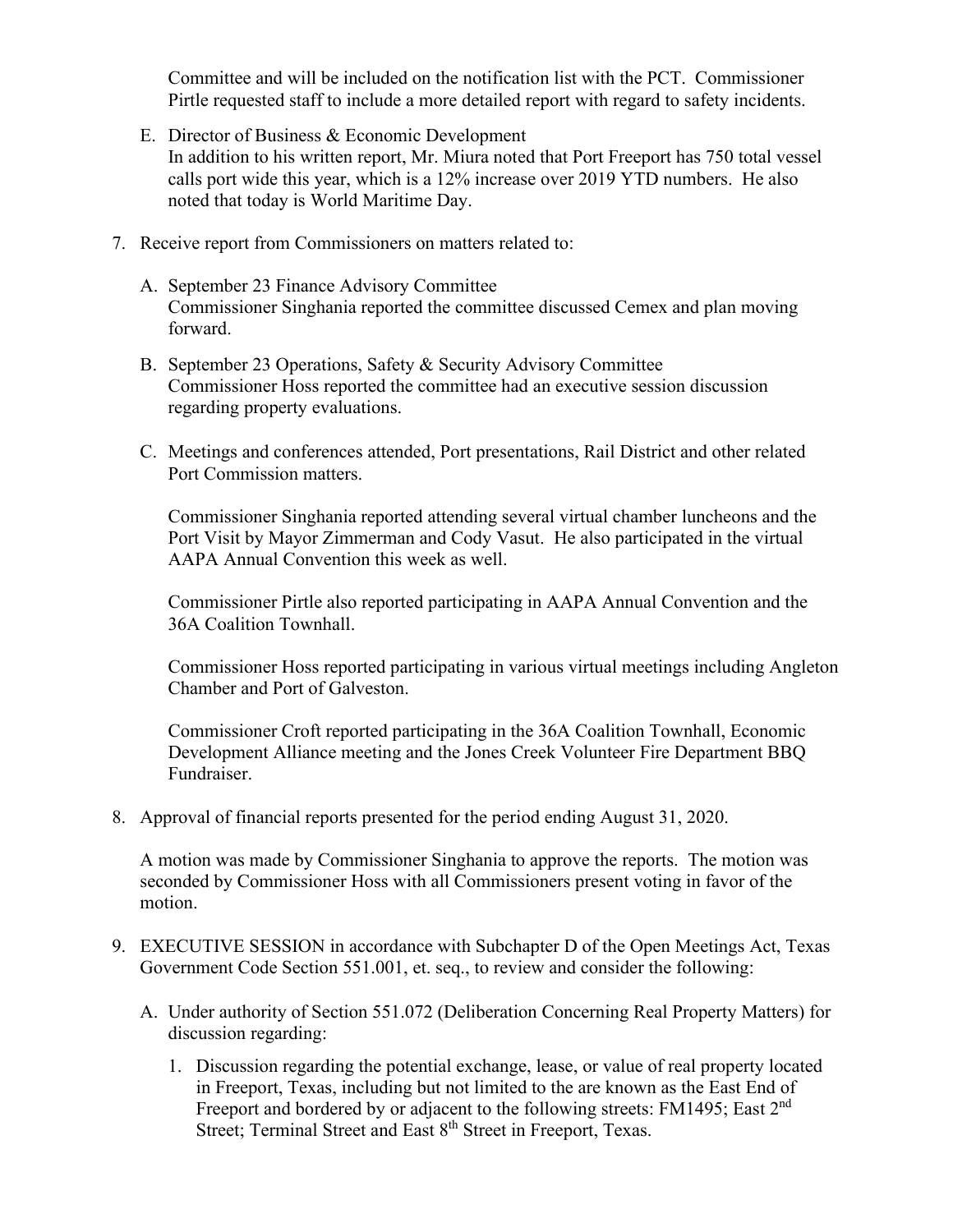- 2. The potential purchase, exchange, lease or value of real property located at Port Freeport, including but not limited to the real property located at and contiguous to Berths 1, 2, 5 and 7.
- 3. The potential exchange, lease, or value of real property located at Port Freeport, including but not limited to Parcel 14 and Surfside Lots.
- B. Under authority of Section 551.074 (Deliberation of Personnel Matters) for discussion regarding:
	- 1. Discussion regarding the appointment, employment, evaluation, reassignment, duties of a public officer or employee, including but not limited to: Executive Director/CEO.
- 10. RECONVENE OPEN SESSION:

 $\overline{a}$ 

Ms. Saathoff noted for the record that Commissioner Santos joined the meeting during executive session at 2:32 p.m.

11. Adjourn.

 $\overline{a}$ 

With no further business before the Commission, the meeting adjourned at 4:35 PM.

Shane Pirtle, Chairman Paul Kresta, Vice Chairman

 $\overline{a}$ 

Rudy Santos, Secretary John Hoss, Asst. Secretary

Ravi K. Singhania, Commissioner Dan Croft, Commissioner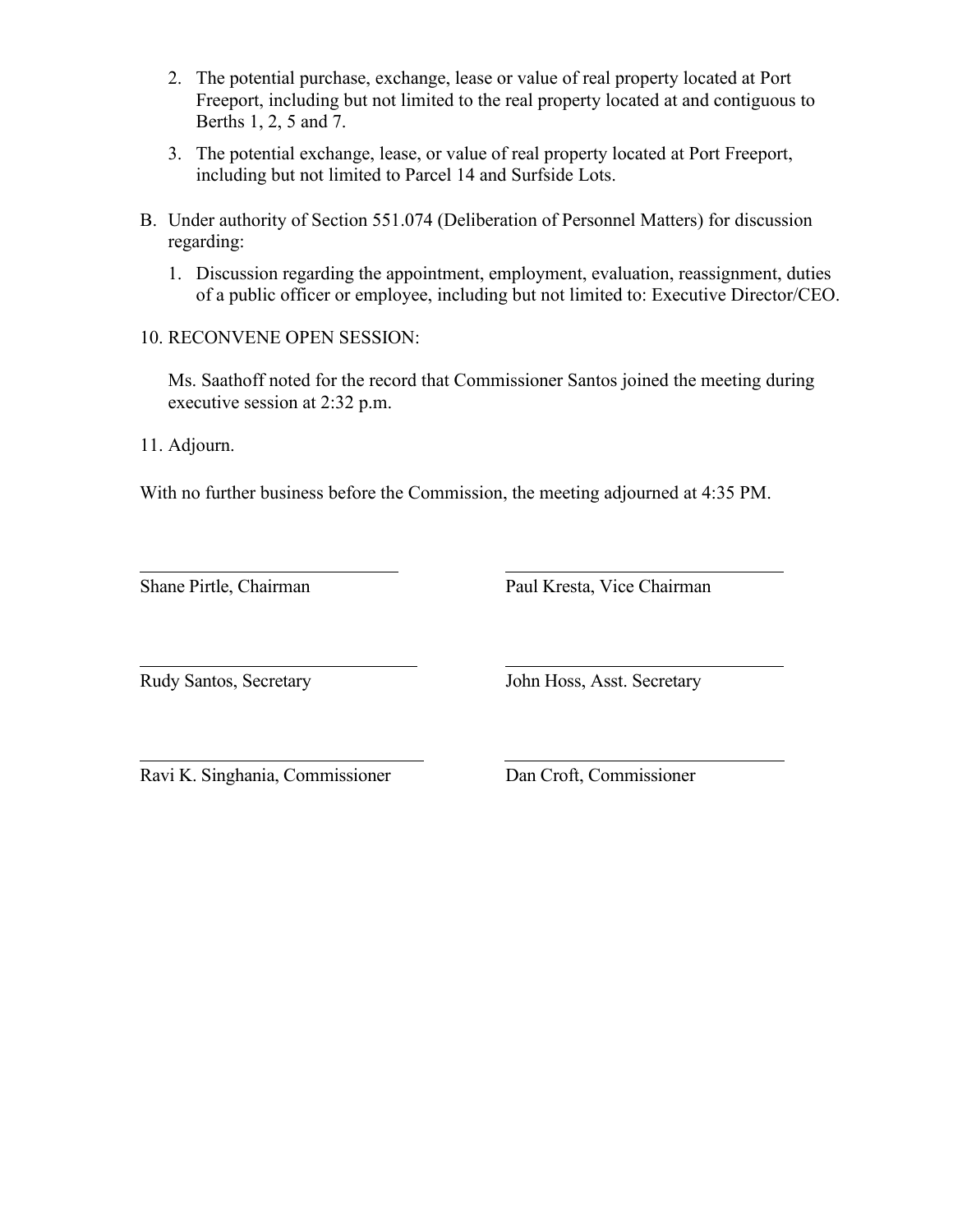

**1100 CHERRY ST. • FREEPORT, TX 77541 (979) 233-2667 • 1 (800) 362-5743 • FAX: (979) 373-0023 WWW.PORTFREEPORT.COM**

## **M E M O R A N D U M**

 **TO:** Port Commissioners

 **FROM:** Phyllis Saathoff, Executive Director/CEO

 **DATE:** October 8, 2020

**SUBJECT:** Potential Contribution to AAPA Port Employees Emergency Relief Fund

In the wake of the devastation from Hurricanes on the East and Gulf Coasts of the United States, the AAPA is responding with contributions to impacted employees from its Port Employees Emergency Relief Fund. This is a 501(c)(3) foundation established after Hurricane Katrina in 2005 to provide financial assistance to member port employees following natural disasters.

The assistance is a cash grant up to \$1,000, often the first support available while scrambling to provide for basic needs prior to receiving other aid, insurance proceeds, etc. The size of the foundation varies from time to time, as the foundation disburses funds and receives contributions. Port employees in Texas, including those of Port Freeport, received approximately \$25,000 from the fund post-Harvey.

This has been a record-setting hurricane season for the Atlantic with [Hanna,](https://en.wikipedia.org/wiki/Hurricane_Hanna_(2020)) the season's first hurricane, made landfall in [South Texas](https://en.wikipedia.org/wiki/Texas) as a Category 1 hurricane, leaving at least \$875 million in damage. [Isaias,](https://en.wikipedia.org/wiki/Hurricane_Isaias) the second hurricane of the season, brought impacts to much of the [Eastern](https://en.wikipedia.org/wiki/Eastern_Caribbean)  [Caribbean](https://en.wikipedia.org/wiki/Eastern_Caribbean) and Florida, made landfall in [North Carolina](https://en.wikipedia.org/wiki/North_Carolina) as a Category 1 hurricane, causing \$5.225 billion in damages overall. In August, Laura became the strongest tropical cyclone on record in terms of windspeed to make landfall in Louisiana, Overall, Laura caused at least \$10.1 billion in damage and 77 deaths. Sally, the 20<sup>th</sup> named storm, made landfall near Gulf Shores, Alabama, as a Category 2 hurricane causing an estimated \$2 billion in damage in Alabama and Florida.

A contribution at this time would provide meaningful assistance and reciprocate for the generous aid distributed to employees in the aftermath of Hurricane Harvey. A contribution of \$1,000 is recommended.

#### **PORT COMMISSION**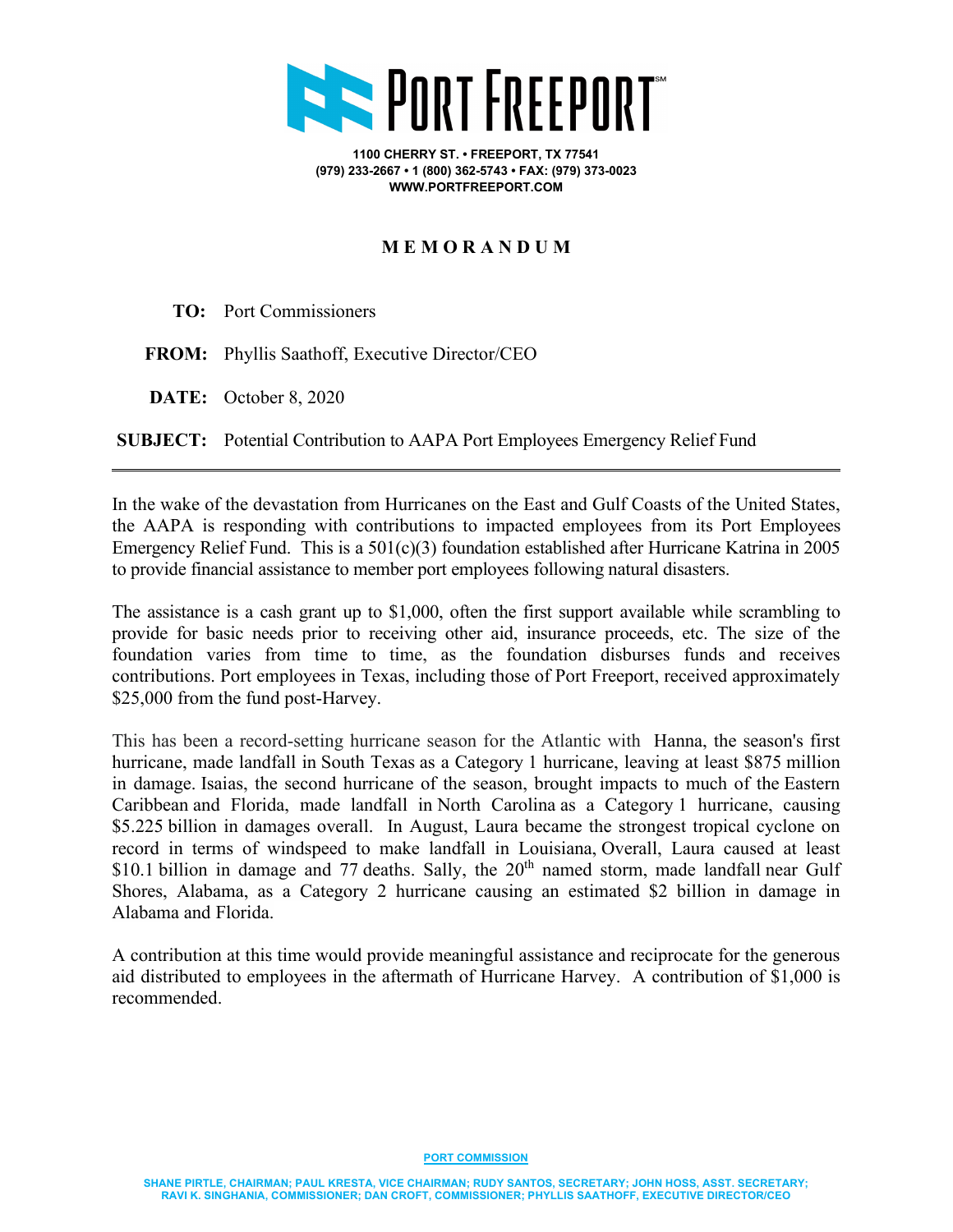

**1100 CHERRY ST. • FREEPORT, TX 77541 (979) 233-2667 • 1 (800) 362-5743 • FAX: (979) 373-0023 WWW.PORTFREEPORT.COM**

## **M E M O R A N D U M**

 **TO:** Port Commissioners

 **FROM:** Phyllis Saathoff, Executive Port Director/CEO

 **DATE:** October 8, 2020

**SUBJECT:** Van Scoyoc Government Liaison Services Agreement

The Government Liaison Services Agreement entered into between Port Freeport and Van Scoyoc Associates (hereinafter referred to as "VSA") in 2017 expired September 30, 2020. A new proposal was requested for continuing their services with the Port for another 3-year period. VSA has proposed to continue their services based on the same terms and rate of the third year as in the prior agreement.

The new agreement will commence October 1, 2020 and terminate September 30, 2023. For services under this agreement, the Port shall pay VSA a monthly retainer of Eleven Thousand Dollars (\$11,000). This fee does not include all travel expenses incurred in traveling to and from the Port for bi-annual updates to the Port Commission. The Port will reimburse VSA for reasonable third-party expenses incurred in the performance of this agreement. Said expenses shall be verified by receipts provided to the Port. VSA agrees not to exceed Eight Thousand Dollars (\$8,000) over the course of the 3-year contract. Either party may terminate this agreement, with or without case, with thirty (30) days written notice. I recommend Port Commission approval.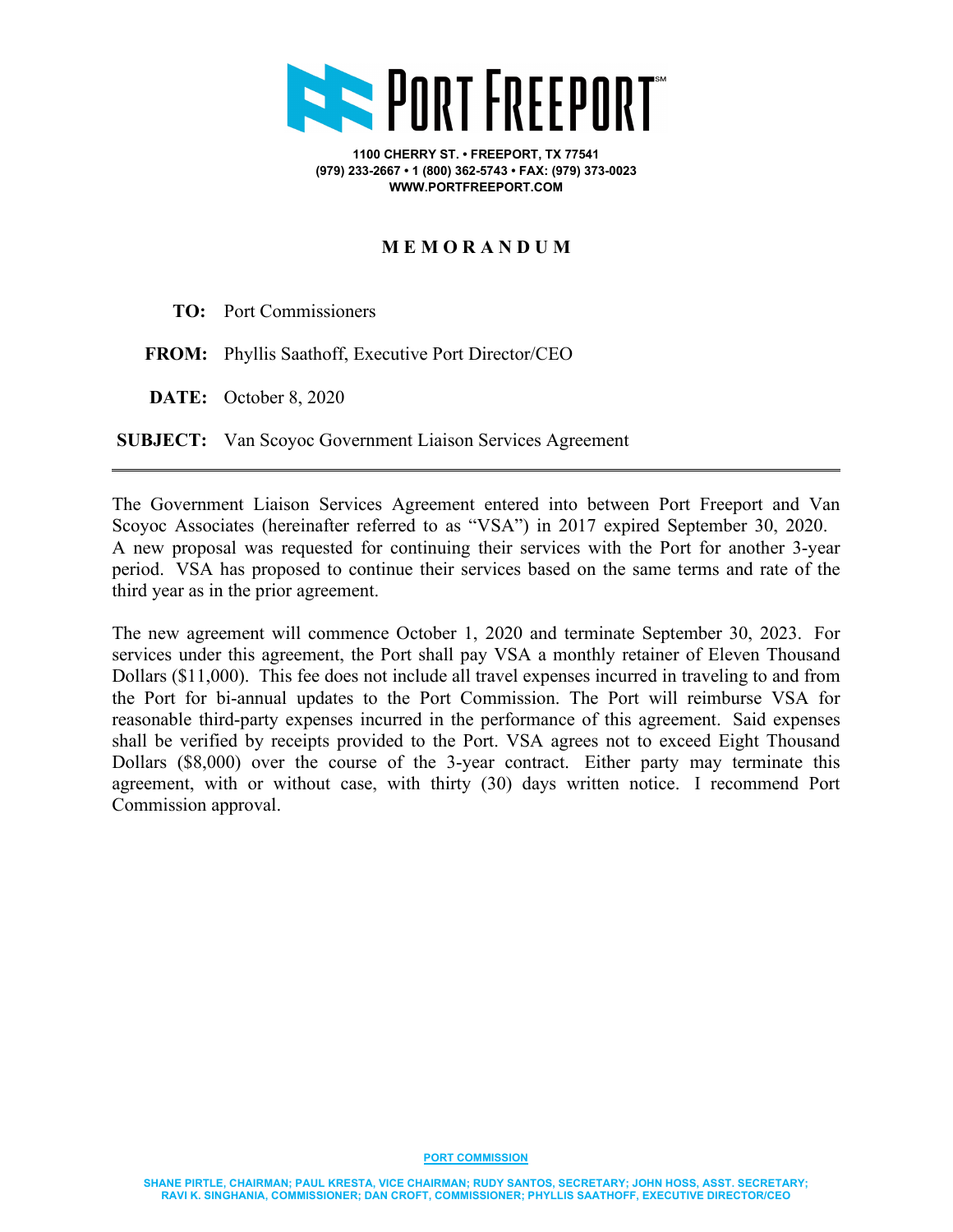### **A RESOLUTION REQUESTING THE ADDITION OF THE STATE HIGHWAY 36A CORRIDOR (US 59S/IH 69S to US 290/ SH6) TO THE TEXAS DEPARTMENT OF TRANSPORTATION STATE SYSTEM AND UNIFIED TRANSPORTATION PLAN AND HOUSTON-GALVESTON AREA COUNCIL REGIONAL TRANSPORTATION PLAN**

At a regular meeting of the Port Commission of Port Freeport held at the office of said District at 1100 Cherry Street, Freeport, Texas, on the 8th day of October 2020, among other business, on motion duly made and seconded, the following Resolution was passed and adopted:

**WHEREAS**, PORT FREEPORT supports the advancement of transportation infrastructure critical to the future growth and development of Brazoria County, the Greater Houston region, and beyond; and

**WHEREAS**, PORT FREEPORT recognizes the important work TxDOT performs for the State of Texas and our region on behalf of the taxpayers, including improving roadways to advance transportation safety and efficiency for motorists, easing congestion, and providing emergency evacuation routes during natural disasters; and

**WHEREAS**, PORT FREEPORT and its Commissioners have prioritized safer and more efficient mobility in order to account for population and economic growth and to accommodate the citizens' safe daily travel requirements; and

**WHEREAS**, PORT FREEPORT and its Commissioners recognize the importance of encouraging domestic and international trade by linking the Port to key inland ports in Dallas/Fort Worth and beyond; and

**WHEREAS**, PORT FREEPORT is deepening and partially widening its channel in a federal cost-share project with the U.S. Army Corps of Engineers to become the deepest port in Texas, capable of receiving the larger ships transiting the Panama Canal to allow for increased growth of waterborne commerce and jobs; and

**WHEREAS**, PORT FREEPORT is expanding its terminal facilities to accommodate larger vessels and growing international trade; and

**WHEREAS**, in 2018, the State of Texas led the nation in total foreign waterborne tonnage, with Port Freeport ranked 17th; and

**WHEREAS**, the mission of the Highway 36A Coalition is to advocate for the development of a regional transportation infrastructure from the Brazosport area into Waller County and beyond, which will provide for improved hurricane evacuation, more efficient mobility, and economic development for the region and the state; and

**WHEREAS**, local governments, elected officials, private businesses, and individuals work together for the responsible development of regional transportation and multimodal infrastructure to provide a trade corridor for Texas with more efficient mobility; and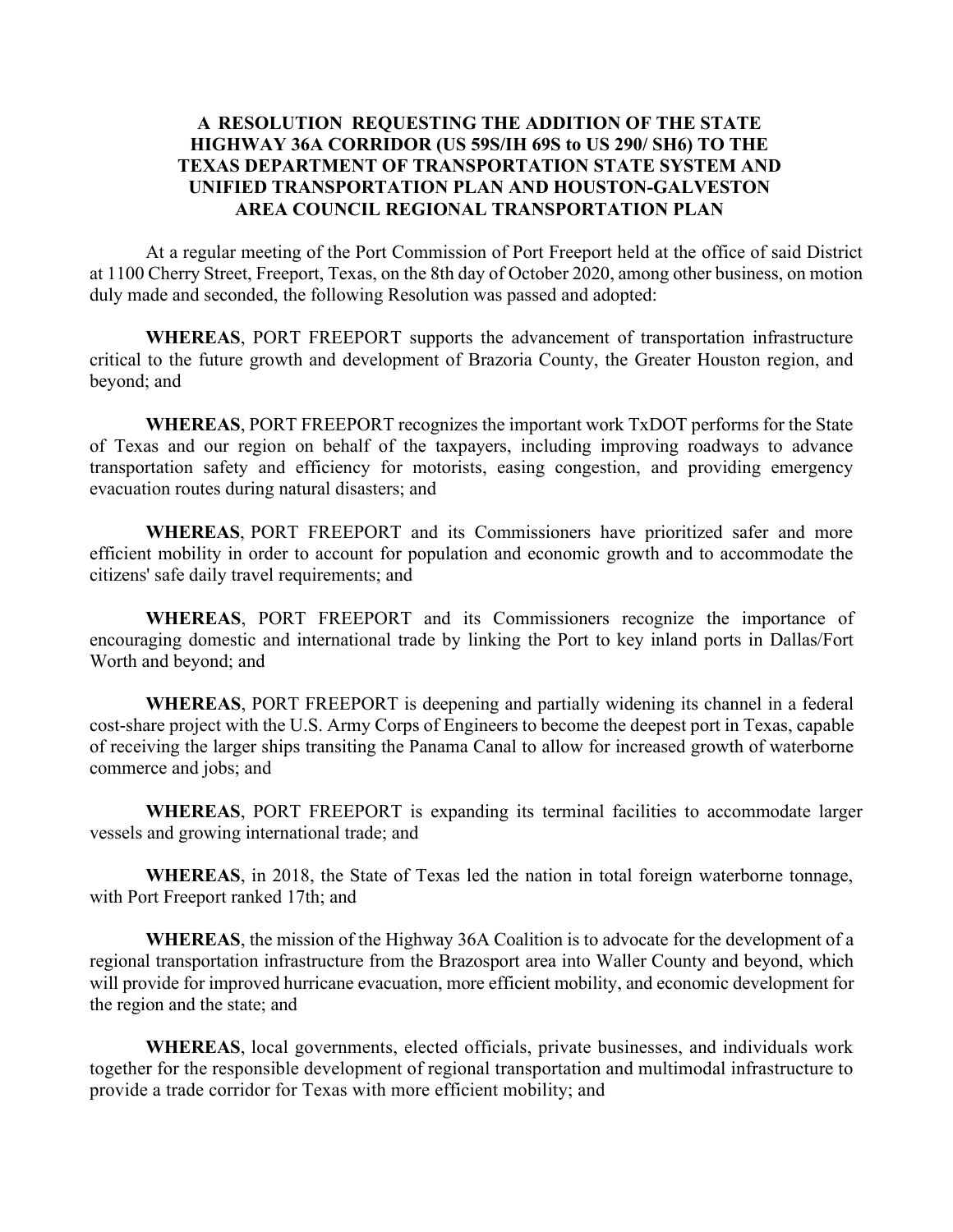**WHEREAS**, TxDOT has let \$100 million in reconstruction and widening projects from Port Freeport into Fort Bend County along existing Highway 36 to create a four-lane transportation corridor for safer, more efficient mobility; and

**WHEREAS**, TxDOT launched a \$2 million draft Environmental Impact Statement for the 36A corridor which extends from Rosenberg (US 59S/IH 69S) in Fort Bend County across IH 10 to Hempstead (US 290/SH 6) in Waller County, to tie in to existing infrastructure to link a burgeoning region ripe with economic growth and development; and

**WHEREAS**, the addition of the 36A corridor to the Texas State Highway System and Unified Transportation Plan and H-GAC Regional Transportation Plan is essential in expanding our regional transportation infrastructure, improving hurricane evacuation routes, establishing safer and more efficient mobility, enhancing domestic and international trade and economic opportunity, and reducing congestion and improving air quality; and

## **NOW, THEREFORE, BE IT RESOLVED BY THE COMMISSIONERS OF PORT FREEPORT, TEXAS**:

**Section 1.** The findings, definitions, and recitations set out in the preamble to this Resolution are found to be true and correct and are hereby adopted by the Port Commission and made a part hereof for all purposes.

**Section 2.** The notice and agenda relating to this meeting and heretofore posted by the CEO, and the posting thereof, are hereby authorized, approved, and ratified.

**Section 3.** TxDOT and H-GAC take any and all actions to include the 36A corridor (US 59S/IH 69S to US 290/SH 6) in its state highway system and Unified Transportation Plan and Regional Transportation Plan, respectively, to improve regional mobility efficiency, in accordance with state law and accepted practice.

**PASSED AND APPROVED** on this \_\_\_\_ day of  $\qquad$ , 2020.

Shane Pirtle, Chairman John Hoss, Asst. Secretary

Paul Kresta, Vice Chairman Ravi K. Singhania, Commissioner

Rudy Santos, Secretary Dan Croft, Commissioner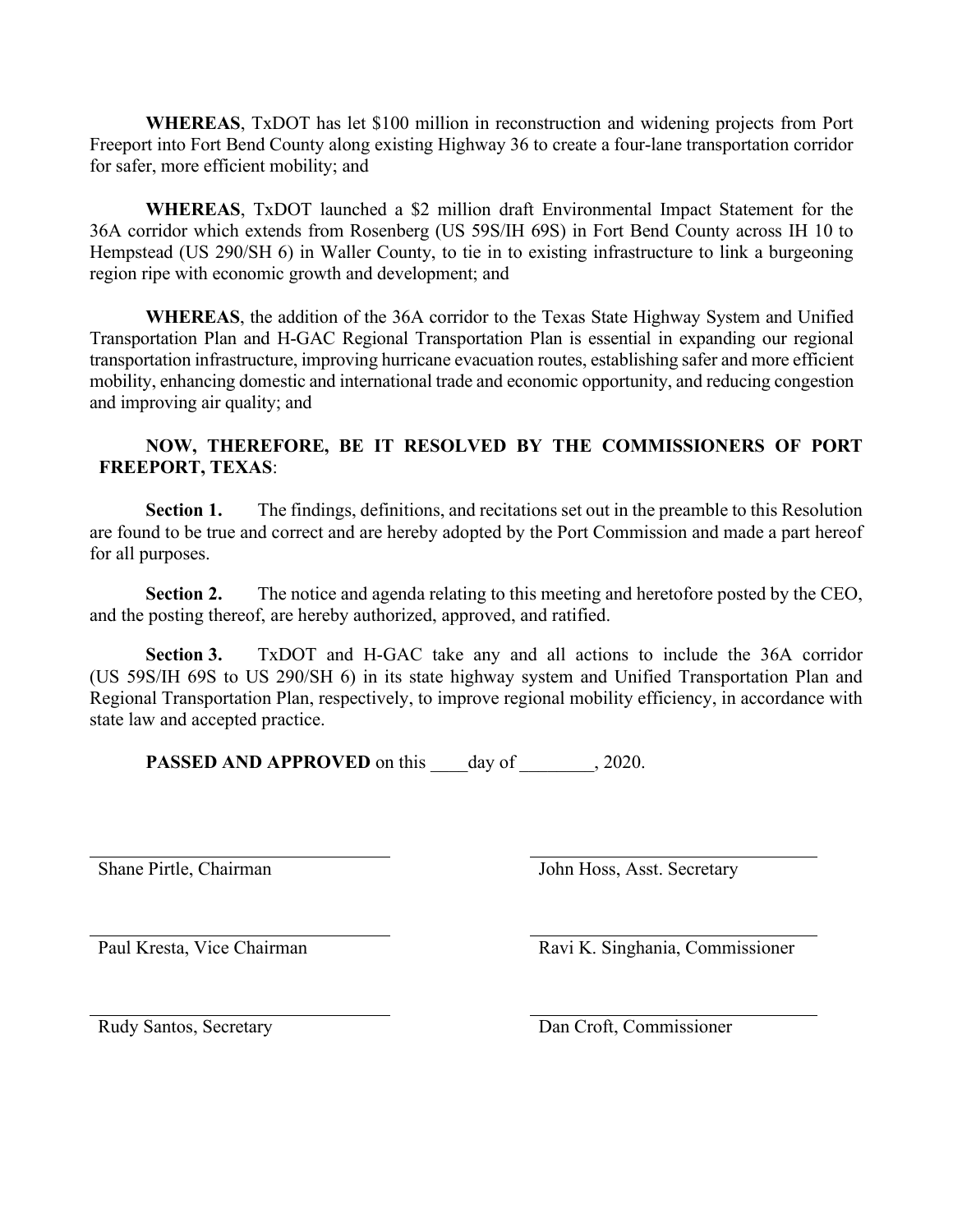### **RESOLUTION**

At a Regular Meeting of the Port Commission of Port Freeport held at the office of said Port at 1100 Cherry Street, Freeport, Texas on the 8th of October 2020, among other business came on to be considered the following resolution, which was upon motion duly made and seconded, adopted by vote of all Commissioners present, which resolution is as follows:

### **FINDINGS**

1. Due and proper notice of the date, time, place and purpose of this meeting has been duly given in accordance with the provisions of the Texas Open Meetings Act, and such meeting has been conducted in accordance with said Open Meetings Act.

2. Section 62.122 of the Texas Water Code provides that the disposition of salvage or surplus personal property shall be in the same manner as a commissioner's court of a county under Subchapter D, Chapter 263 of the Texas Local Government Code.

3. The Commission finds that the property set forth in Exhibit "A" which is hereby incorporated by reference, is found to be salvage or surplus personal property, no longer needed for Port purposes, and should be disposed of as follows:

**a**. Sold to the highest bidder by competitive bid or auction, after notice in a newspaper after the 30th day but before the 10th day before the date of sale; or **b**. The Port reserves the right to reject any and all bids.

NOW THEREFORE, BE IT RESOLVED that the property set forth in Exhibit "A" and attached hereto is surplus property and shall be disposed of in any one of the following manners and as permitted by law:

**a**. Sold to the highest bidder by competitive bid or auction, after notice in a newspaper after the 30th day but before the 10th day before the date of sale; or **b**. The Port reserves the right to reject any and all bids.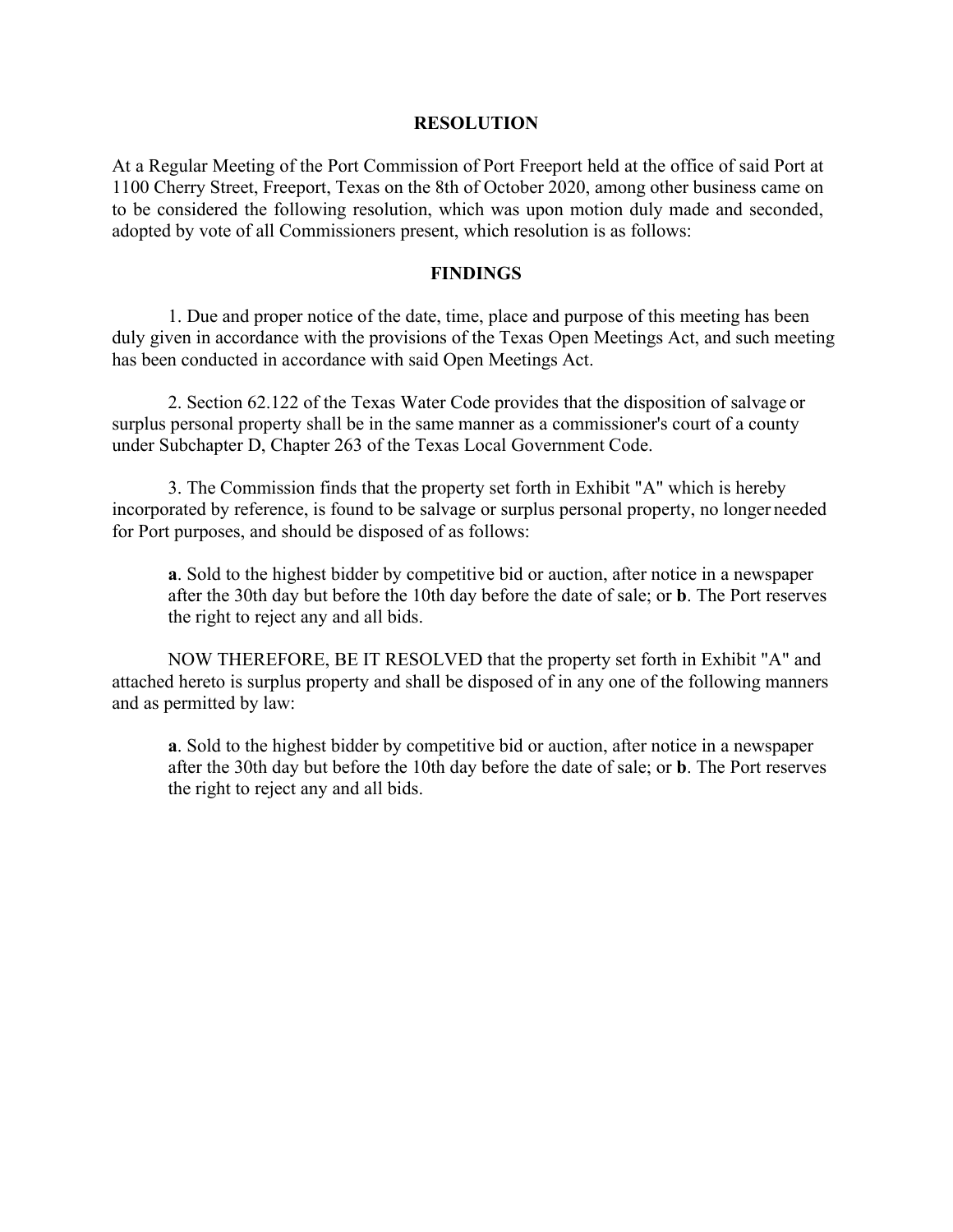Exhibit A



GOTTWALD MOBILE HARBOR CRANE MODEL HMK 280 E (Year 1997) SERIAL NUMBER: 128278 LOCATION: PORT FREEPORT TEXAS (one owner) OPERATING HOURS: 17879 (very low for a 1997 crane) CONDITION: Good working condition with regular maintenance performed. Crane runs smoothly and is used regularly in cargo and container handling operations. Always maintained ready to work. IMPROVEMENTS: Diesel engine replaced. Crane control system upgraded. ADDITIONALS: Includes a spare parts package and 2 x Bromma spreaders